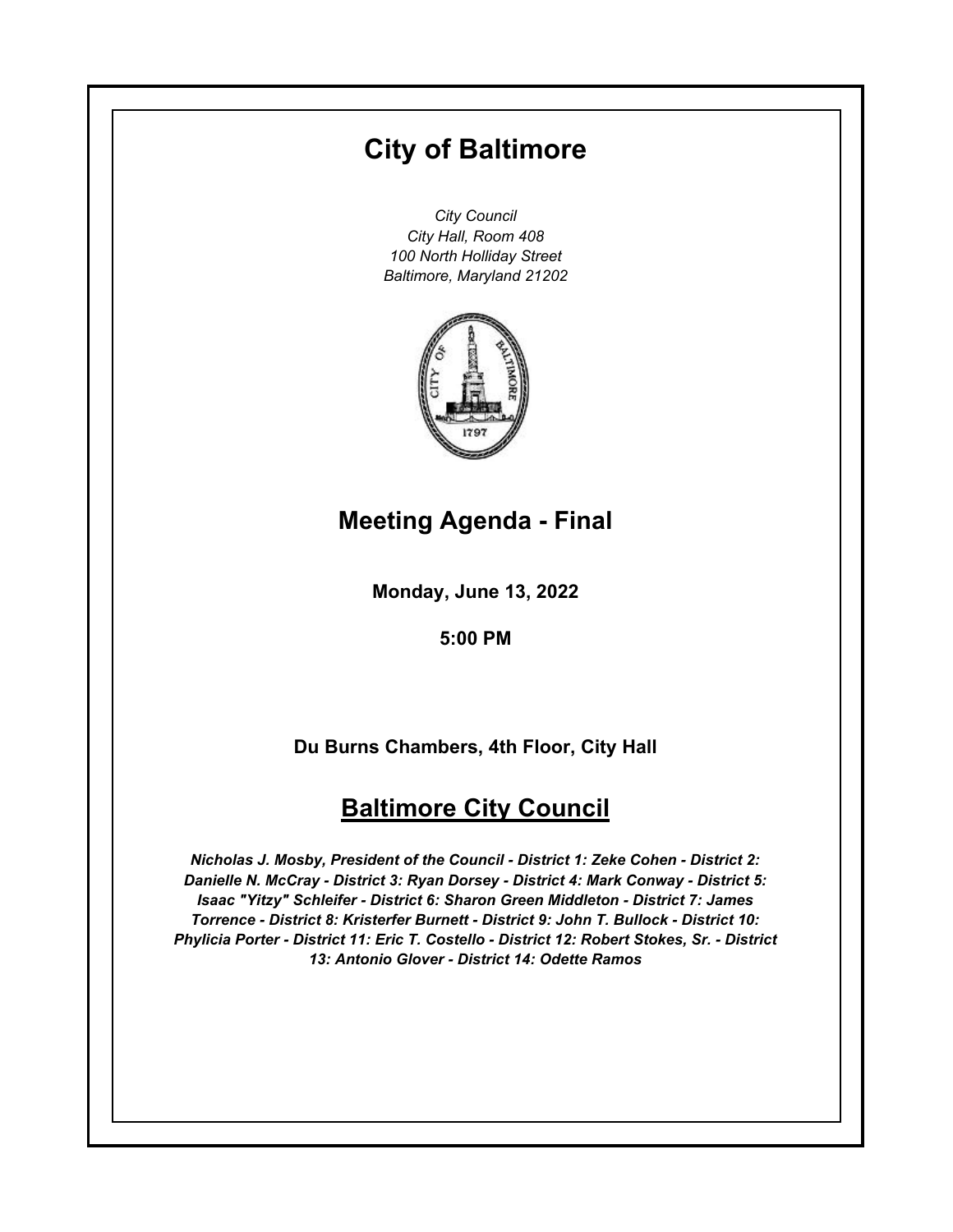### **Call to Order**

### **Invocation**

Reverend Rodrecus Johnson, Sr., Trinity AME Church

### **Pledge of Allegiance**

#### **Showcase Baltimore**

Abby Markoe and Sakari Greene, Baltimore SquashWise

### **Roll Call**

### **Approval of the Journal**

May 16, 2022

# **Communications from the Mayor**

### **Executive Appointments to be Withdrawn**

| EA22-0118 | <b>Matthew Ware</b>                   |
|-----------|---------------------------------------|
|           | Member - Commission on Sustainability |
|           | <b>WITHDRAWN</b>                      |

#### **Bills Introduced**

| <b>Charter Amendment - Accounts Payable</b>                                                                                                                                                                                                                                                                                                                               |
|---------------------------------------------------------------------------------------------------------------------------------------------------------------------------------------------------------------------------------------------------------------------------------------------------------------------------------------------------------------------------|
| For the purpose of establishing the Department of Accounts Payable; making the                                                                                                                                                                                                                                                                                            |
| Comptroller responsible for the Department; specifying that the Director shall be<br>appointed by the Comptroller; establishing the powers and duties of the Department;<br>conforming the duties of the Department of Finance; conforming certain related<br>provisions; and submitting this amendment to the qualified voters of the City for<br>adoption or rejection. |
| City Council President (Office of the Comptroller)                                                                                                                                                                                                                                                                                                                        |
| <b>MAYOR AND CITY COUNCIL RESOLUTION</b><br>At the request of: The Office of the Comptroller<br><b>RULES AND OVERSIGHT COMMITTEE</b>                                                                                                                                                                                                                                      |
|                                                                                                                                                                                                                                                                                                                                                                           |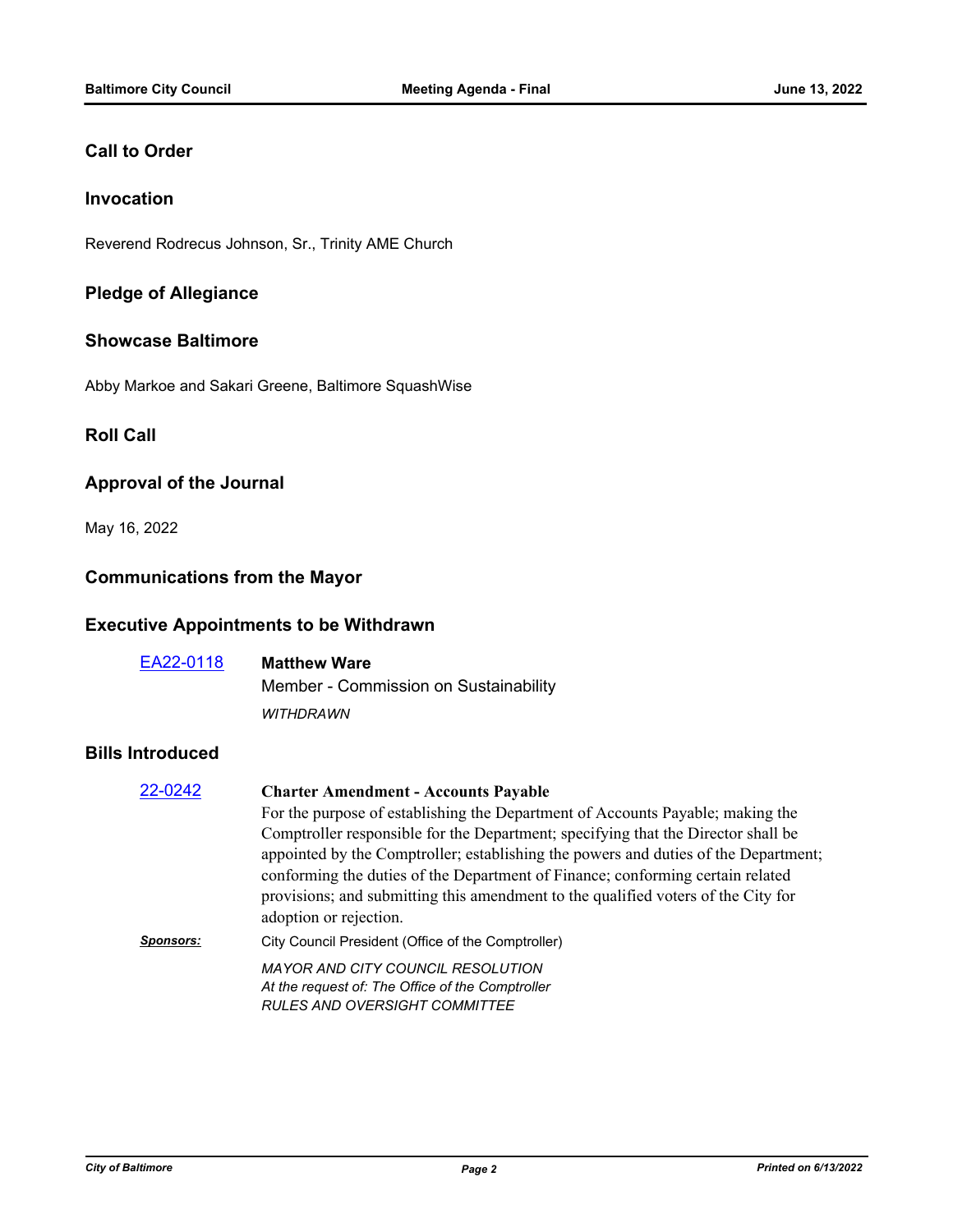| 22-0243          | <b>Charter Amendment - Department of Real Estate</b>                                                                                                                                                                                                                                                                                                                                                                                                                                                                                                                                                                                                                                                                                          |
|------------------|-----------------------------------------------------------------------------------------------------------------------------------------------------------------------------------------------------------------------------------------------------------------------------------------------------------------------------------------------------------------------------------------------------------------------------------------------------------------------------------------------------------------------------------------------------------------------------------------------------------------------------------------------------------------------------------------------------------------------------------------------|
|                  | For the purpose of establishing the Director of the Department of Real Estate as the<br>head of Department of Real Estate; specifying that the Director shall be appointed by<br>the Comptroller; making certain revisions; and submitting this amendment to the<br>qualified voters of the City for adoption or rejection.                                                                                                                                                                                                                                                                                                                                                                                                                   |
| <b>Sponsors:</b> | City Council President (Office of the Comptroller)                                                                                                                                                                                                                                                                                                                                                                                                                                                                                                                                                                                                                                                                                            |
|                  | <b>MAYOR AND CITY COUNCIL RESOLUTION</b><br>At the request of: The Office of the Comptroller, Department of Real Estate<br><b>RULES AND OVERSIGHT COMMITTEE</b>                                                                                                                                                                                                                                                                                                                                                                                                                                                                                                                                                                               |
| 22-0244          | <b>City Streets - Closing - Three 10 Foot Alleys</b><br>For the purpose of condemning and closing: (1) a ten foot alley, extending from the<br>northwest side of Virginia Avenue Northwesterly 397 feet more or less, to the<br>southeast side of Woodland Avenue; (2) a ten foot alley extending from the northeast<br>side of Homer Avenue Northeasterly 150 feet more or less, to the southwest side of a<br>ten foot alley; and (3) a ten foot alley extending from the southeast side of Virginia<br>Avenue Southwesterly 290.7 feet more or less, to the northwest side of a fifteen foot<br>alley, as shown on a plat numbered 315-A-28A and filed in the Department of<br>Transportation; and providing for a special effective date. |
| <u>Sponsors:</u> | <b>Administration City Council</b>                                                                                                                                                                                                                                                                                                                                                                                                                                                                                                                                                                                                                                                                                                            |
|                  | ORDINANCE<br>At the request of: Department of Transportation<br>ECONOMIC AND COMMUNITY DEVELOPMENT COMMITTEE                                                                                                                                                                                                                                                                                                                                                                                                                                                                                                                                                                                                                                  |
| 22-0245          | Zoning - Conditional Use Conversion of Single Family Dwelling Unit to 3<br>Dwelling Units - in the R8 Zoning District - 611 North Carey Street<br>For the purpose of permitting, subject to certain conditions, the conversion of a<br>single-family dwelling unit into 3 dwelling units in the R-8 Zoning District on the<br>property known as 611 North Carey Street (Block 0113, Lot 044), as outline in red<br>on the accompanying plat.                                                                                                                                                                                                                                                                                                  |
| <u>Sponsors:</u> | John T. Bullock                                                                                                                                                                                                                                                                                                                                                                                                                                                                                                                                                                                                                                                                                                                               |
|                  | <b>ORDINANCE</b><br>ECONOMIC AND COMMUNITY DEVELOPMENT COMMITTEE                                                                                                                                                                                                                                                                                                                                                                                                                                                                                                                                                                                                                                                                              |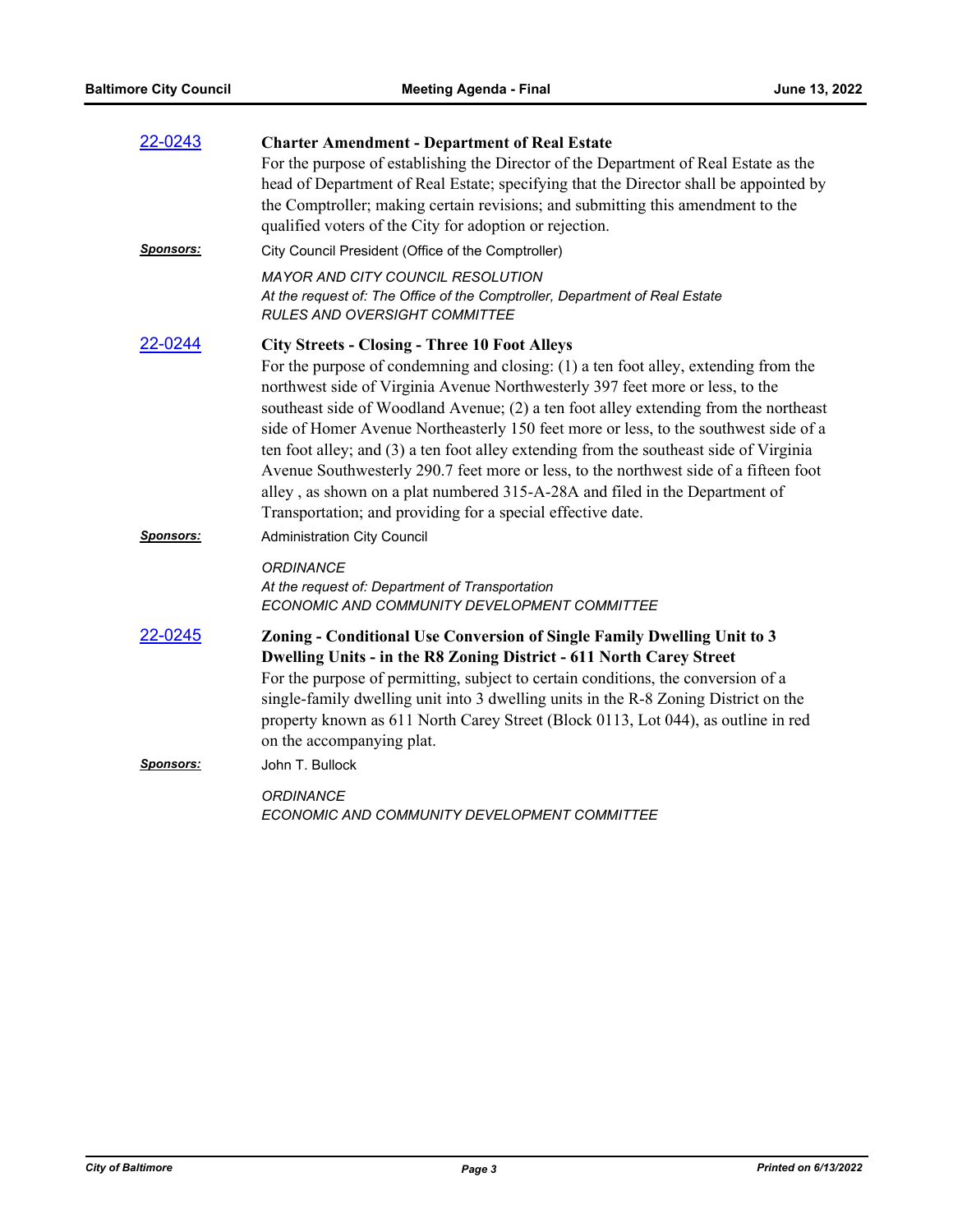| 22-0246          | <b>York Corridor Business Improvement District - Establishment</b>                        |
|------------------|-------------------------------------------------------------------------------------------|
|                  | For the purpose of creating a community benefits district, to be known as the York        |
|                  | Corridor Business Improvement District; specifying the boundaries of the District;        |
|                  | creating an Authority and providing for its rights, duties, and powers; providing for the |
|                  | selection and composition of the Authority's Board of Directors; providing for an         |
|                  | Administrator for the Authority; mandating the financial responsibilities of the          |
|                  | Authority and the City in conjunction with the operation of the District; providing for   |
|                  | the assessment, collection, and enforcement of a supplemental tax to be collected by      |
|                  | and for the Authority; specifying the City's role in maintaining and enhancing existing   |
|                  | services; encouraging the creation of partnerships among the Authority, the City, the     |
|                  | State, the Federal Government, and property owners not subject to the supplemental        |
|                  | tax; designating the Board of Estimates as the agency charged with reviewing and          |
|                  | approving various matters relating to the District and the Authority; providing for the   |
|                  | renewal, expiration, termination, and approval of the District and the Authority;         |
|                  | providing for a special effective date; and generally relating to the existence,          |
|                  | operation, and control of the York Corridor Business Improvement District and             |
|                  | Authority.                                                                                |
| <b>Sponsors:</b> | Mark Conway                                                                               |
|                  | <b>ORDINANCE</b>                                                                          |
|                  | ECONOMIC AND COMMUNITY DEVELOPMENT COMMITTEE                                              |
| 22-0247          | <b>Obstructing Street - Racing or Stunt Driving</b>                                       |
|                  | For the purpose of prohibiting the obstruction of public streets under certain            |
|                  | circumstances; establishing certain penalties; defining certain terms; and generally      |
|                  | relating to obstructing a City street.                                                    |
| <u>Sponsors:</u> | Isaac "Yitzy" Schleifer, Phylicia Porter                                                  |
|                  | <b>ORDINANCE</b>                                                                          |
|                  | <b>RULES AND OVERSIGHT COMMITTEE</b>                                                      |
|                  |                                                                                           |

# **Resolutions Introduced**

| 22-0110R         | <b>Investigative Hearing - Baltimore City as an Abortion Rights Protection</b><br><b>Jurisdiction</b>                                                                                                                                         |
|------------------|-----------------------------------------------------------------------------------------------------------------------------------------------------------------------------------------------------------------------------------------------|
|                  | For the purpose of requesting that the City Solicitor and representatives from the                                                                                                                                                            |
|                  | Baltimore City Health Department appear before the City Council to evaluate if                                                                                                                                                                |
|                  | Baltimore City is prepared for an influx of patients seeking to terminate a pregnancy,                                                                                                                                                        |
|                  | to identify current barriers to accessing abortion healthcare services, to identify                                                                                                                                                           |
|                  | disparities in the ability to access abortion healthcare, specifically for the lesbian, gay,                                                                                                                                                  |
|                  | bisexual, transgender, and queer community and for marginalized racial and ethnic                                                                                                                                                             |
|                  | groups, to identify safety concerns abortion healthcare providers have in the present                                                                                                                                                         |
|                  | political environment and explore how to address these concerns, and to specify how                                                                                                                                                           |
|                  | the recently-passed State Abortion Care Access Act will affect abortion healthcare<br>services in Baltimore City.                                                                                                                             |
| <b>Sponsors:</b> | Sharon Green Middleton, Phylicia Porter, President Nicholas J. Mosby, Zeke Cohen,<br>Odette Ramos, Ryan Dorsey, James Torrence, John T. Bullock, Eric T. Costello,<br>Kristerfer Burnett, Mark Conway, Robert Stokes, Sr., Danielle N. McCray |
|                  | <b>RESOLUTION</b><br><b>HEALTH, ENVIRONMENT AND TECHNOLOGY COMMITTEE</b>                                                                                                                                                                      |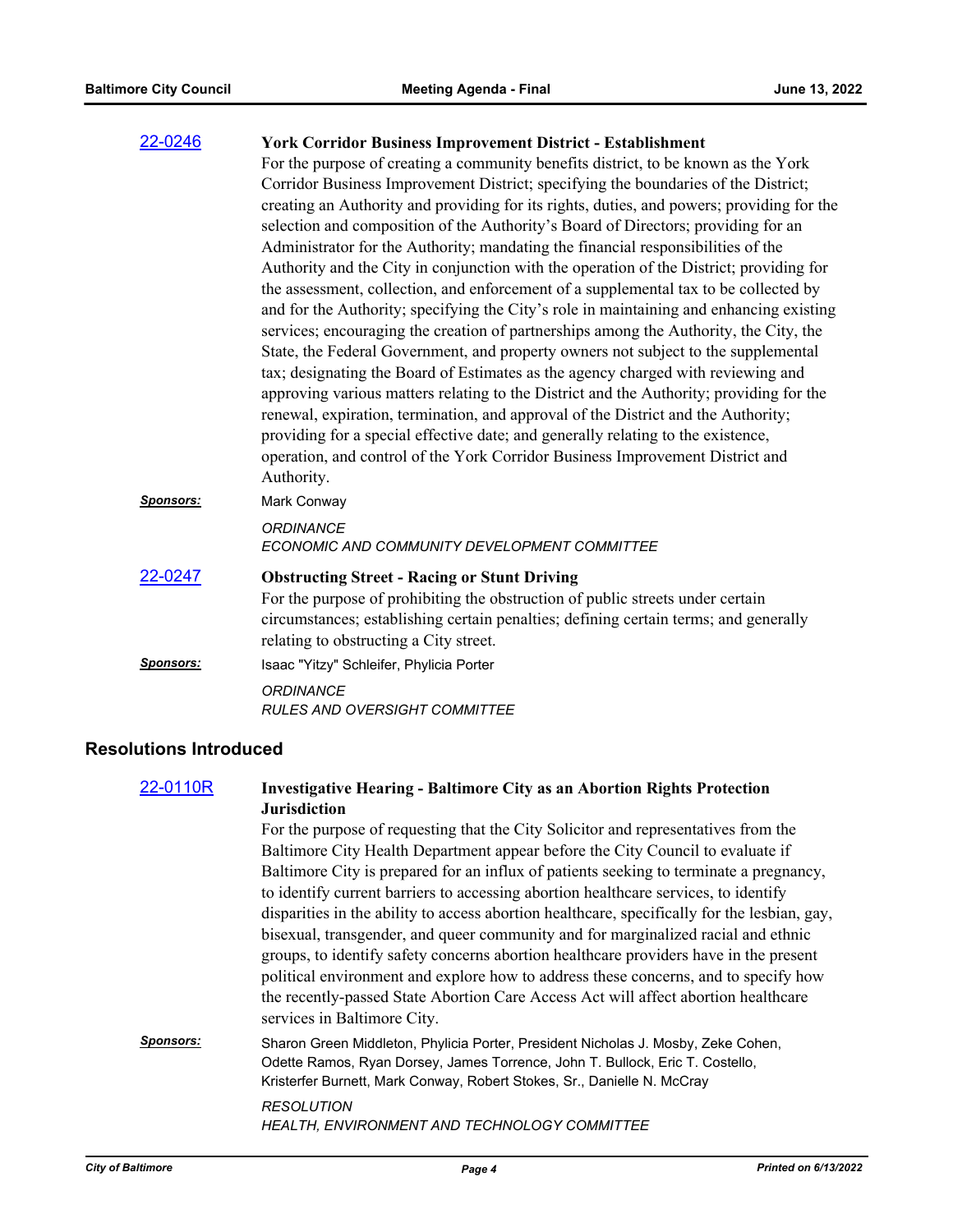| 22-0111R         | <b>Informational Hearing - Addressing Youth Violence in Baltimore City</b>                                                                                                                                                                                                                               |
|------------------|----------------------------------------------------------------------------------------------------------------------------------------------------------------------------------------------------------------------------------------------------------------------------------------------------------|
|                  | For the purpose of inviting representatives from the Baltimore City Police                                                                                                                                                                                                                               |
|                  | Commissioner; the State's Attorney for Baltimore City; the Chief Academic Officer                                                                                                                                                                                                                        |
|                  | of the Baltimore City Public School System; the Deputy Commissioner of Youth                                                                                                                                                                                                                             |
|                  | Wellness & Community Health from the Baltimore City Health Department; the Chief                                                                                                                                                                                                                         |
|                  | of Police for the Baltimore City School Police; the Director of the Mayor's Office of                                                                                                                                                                                                                    |
|                  | Neighborhood Safety and Engagement; the Director of the Mayor's Office of                                                                                                                                                                                                                                |
|                  | Children and Family Success; the Director of the Mayor's Office of Employment                                                                                                                                                                                                                            |
|                  | Development; the Director of the Mayor's Office of African-American Male                                                                                                                                                                                                                                 |
|                  | Engagement; the Director of the Mayor's Office of Performance and Innovation; and<br>interested members of the Baltimore City Youth Commission to come before the City                                                                                                                                   |
|                  | Council to discuss the increase in youth violence across the city; and the risk factors<br>that are driving these incidents.                                                                                                                                                                             |
| <b>Sponsors:</b> | Robert Stokes, Sr., John T. Bullock, Phylicia Porter, Sharon Green Middleton, Mark<br>Conway, Odette Ramos                                                                                                                                                                                               |
|                  | <b>RESOLUTION</b><br>EDUCATION, WORKFORCE AND YOUTH COMMITTEE                                                                                                                                                                                                                                            |
| 22-0112R         | <b>Informational Hearing - Funding for Eliminating Food Insecurity in Baltimore</b>                                                                                                                                                                                                                      |
|                  | <b>City</b><br>For the purpose of inviting representatives from the Department of Housing and<br>Community Development, the Baltimore City Health Department, and the Department<br>of Planning to brief the City Council regarding funding for the elimination of food<br>insecurity in Baltimore City. |
| <b>Sponsors:</b> | Robert Stokes, Sr., Phylicia Porter, Sharon Green Middleton, Mark Conway, Odette<br>Ramos, Danielle N. McCray                                                                                                                                                                                            |
|                  | <b>RESOLUTION</b><br>HEALTH, ENVIRONMENT AND TECHNOLOGY COMMITTEE                                                                                                                                                                                                                                        |

# **Consent Calendar**

# **(See Section A at back of Agenda)**

### **2R Second Reader**

# *Economic and Community Development*

| 22-0197          | RPP Area 31 (Townes at the Terraces) - Revisions                                      |
|------------------|---------------------------------------------------------------------------------------|
|                  | For the purpose of modifying the hours of applicable parking restrictions for         |
|                  | Residential Parking Plan Area 31 (Townes at the Terraces); reducing the non-permit    |
|                  | parking time threshold; establishing an exception to the applicable permit limit; and |
|                  | correcting and conforming related provisions.                                         |
| <b>Sponsors:</b> | Eric T. Costello                                                                      |
|                  | <b>RECOMMEND FAVORABLE</b>                                                            |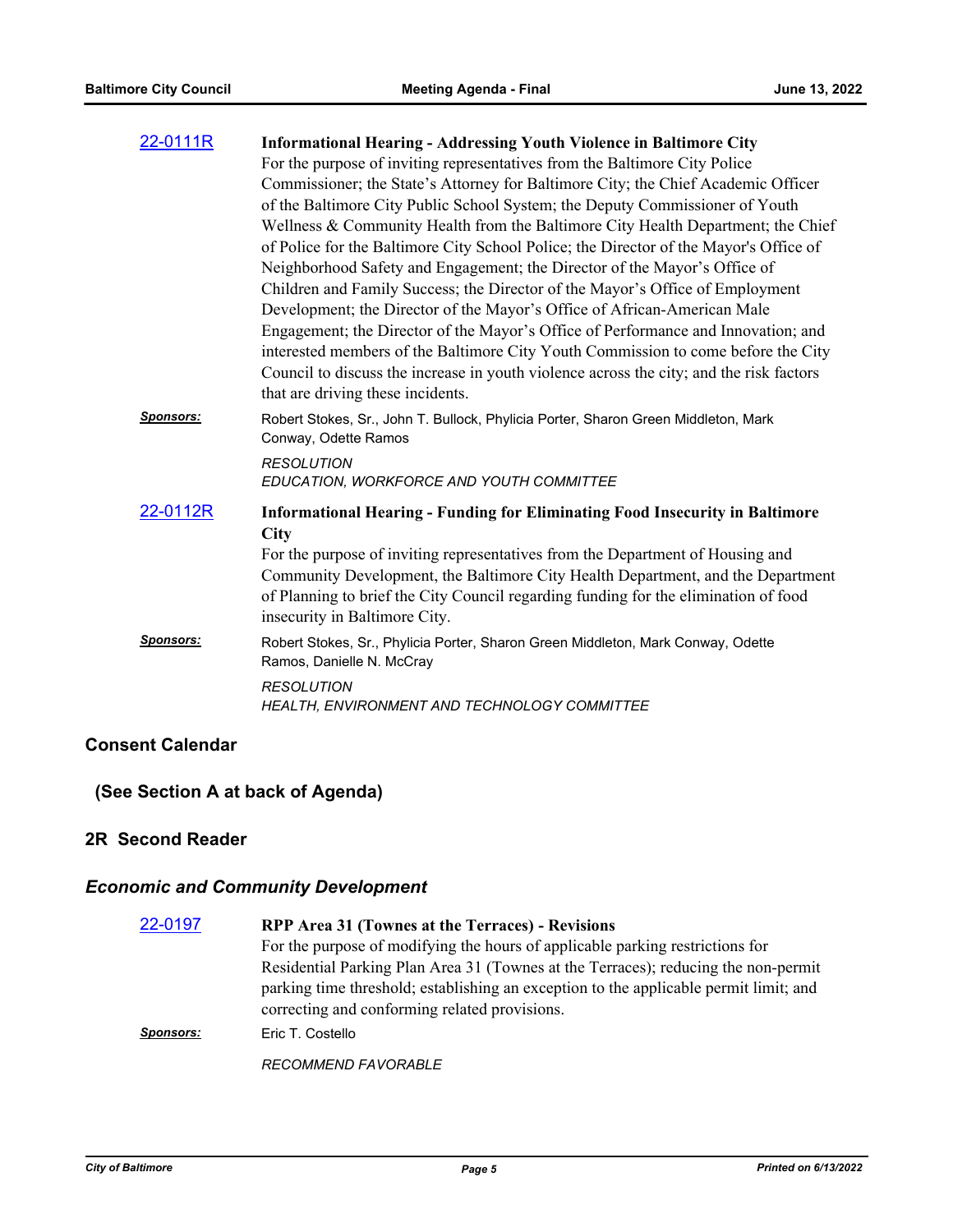| 22-0202          | Residential Permit Parking Program - Fells Point Area - Amendment                        |
|------------------|------------------------------------------------------------------------------------------|
|                  | For the purpose of amending the boundaries of the Fells Point Area Residential           |
|                  | Parking Permit Program; revising area parking restrictions; creating new program         |
|                  | eligibility standards, and generally relating to the Fells Point Area Residential Permit |
|                  | Parking Program.                                                                         |
| <b>Sponsors:</b> | Zeke Cohen                                                                               |
|                  | RECOMMEND FAVORABLE                                                                      |
| 22-0094R         | Approval for the Exchange of a Class B-D-7 License to a Class A-7 License                |
|                  | for Use at 1807-1811 Baker Street, 21217                                                 |
|                  | For the purpose of providing the required approval under Md. Code Ann., Alc. Bev.        |
|                  | $\S 12-902.1(d)(1)$ to allow the license holder holding a valid Class B-D-7 Beer, Wine,  |
|                  | and Liquor License issued for use at 1807-1811 Baker Street, Baltimore, Maryland         |
|                  | 21217 to apply to the Board of Liquor License Commissioners for Baltimore City to        |
|                  | exchange their Class B-D-7 Beer, Wine, and Liquor License for a Class A-7 Beer,          |
|                  | Wine, and Liquor License.                                                                |
| <b>Sponsors:</b> | James Torrence                                                                           |
|                  | <b>RECOMMEND FAVORABLE</b>                                                               |

# *Education, Workforce and Youth*

| 22-0222          | Fire and Police Employees' Retirement System - Technical Amendments                      |
|------------------|------------------------------------------------------------------------------------------|
|                  | For the purpose of amending provisions of the Fire and Police Employees'                 |
|                  | Retirement System law pertaining to the definition of regular interest for valuation     |
|                  | purposes; providing for a special effective date; and generally relating to the Fire and |
|                  | Police Employees' Retirement System of the City of Baltimore.                            |
| <b>Sponsors:</b> | <b>Administration City Council</b>                                                       |
|                  | RECOMMEND FAVORABLE WITH AMENDMENTS                                                      |

# *Ways and Means*

| 22-0239          | Sale of Property - 2001 Park Avenue                                                         |
|------------------|---------------------------------------------------------------------------------------------|
|                  | For the purpose of authorizing the Mayor and City Council of Baltimore to sell, at          |
|                  | either public or private sale, all its interest in certain property that is located at 2001 |
|                  | Park Avenue (Block 3448; Lot 030) and is no longer needed for public use; and               |
|                  | providing for a special effective date.                                                     |
| <u>Sponsors:</u> | City Council President (Administration)                                                     |
|                  | <b>RECOMMEND FAVORABLE</b>                                                                  |
| 22-0240          | Sale of Property - 711 North Arlington Avenue (Block 0104, Portion of Lot                   |
|                  | 062)                                                                                        |
|                  | For the purpose of authorizing the Mayor and City Council of Baltimore to sell, at          |
|                  | either public or private sale, all its interest in certain property located at 711 North    |
|                  | Arlington Avenue (Block 0104, Portion of Lot 062) and no longer needed for public           |
|                  | use; and providing for a special effective date.                                            |
| Sponsors:        | <b>City Council President (Administration)</b>                                              |
|                  | <b>RECOMMEND FAVORABLE</b>                                                                  |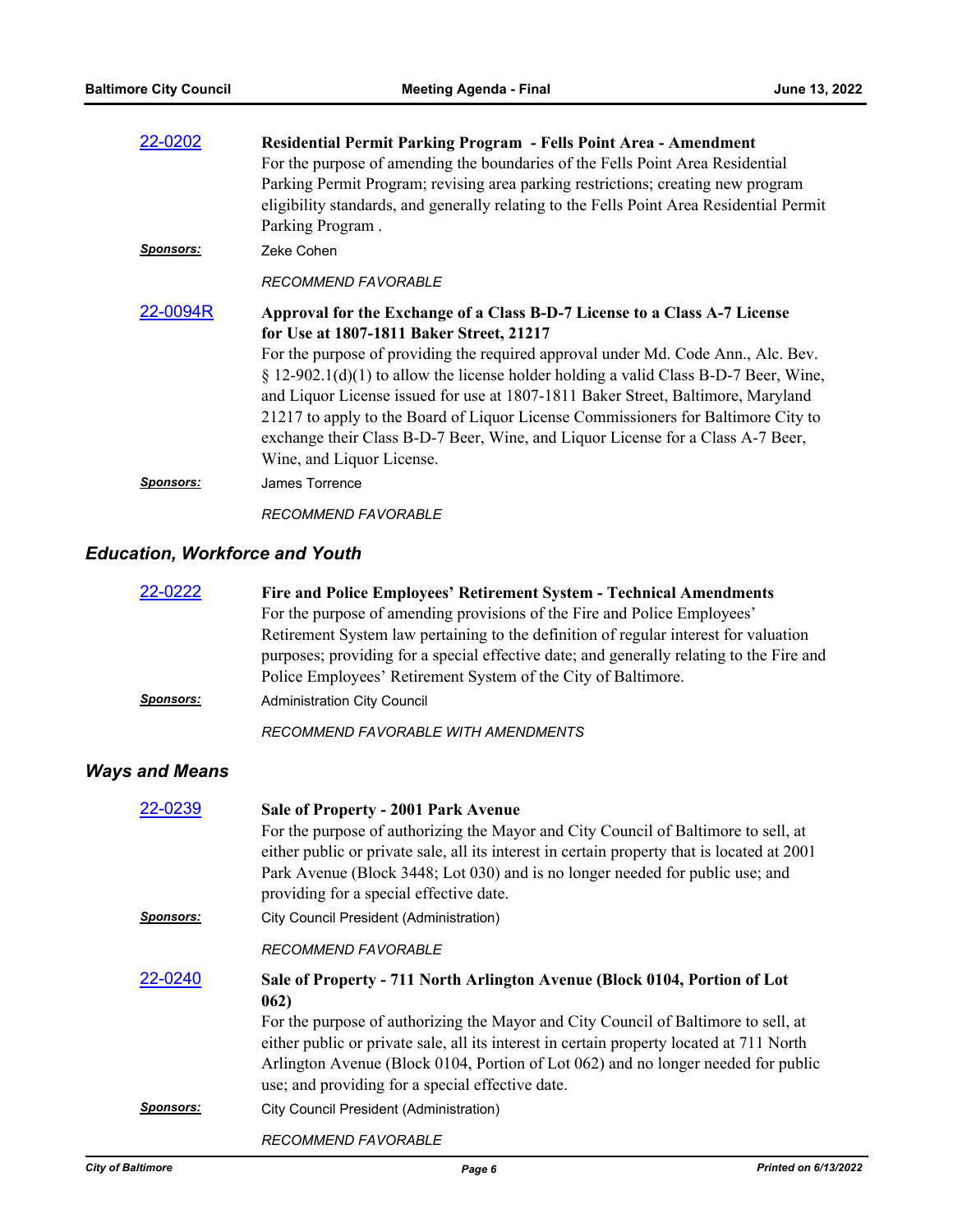### **3R Third Reader**

# *Third Reader (requires invocation of CC Rule 12-1 for same day advance from 2nd to 3rd Reader)*

| 22-0222          | Fire and Police Employees' Retirement System - Technical Amendments                      |
|------------------|------------------------------------------------------------------------------------------|
|                  | For the purpose of amending provisions of the Fire and Police Employees'                 |
|                  | Retirement System law pertaining to the definition of regular interest for valuation     |
|                  | purposes; providing for a special effective date; and generally relating to the Fire and |
|                  | Police Employees' Retirement System of the City of Baltimore.                            |
| <b>Sponsors:</b> | <b>Administration City Council</b>                                                       |

# *Third Reader (for final passage)*

| 21-0047          | <b>Charter Amendment - Dante Barksdale Career Technology Apprenticeship</b>                                                                                                                                                                                                                                                                                                                                                                                                                                                                                                     |
|------------------|---------------------------------------------------------------------------------------------------------------------------------------------------------------------------------------------------------------------------------------------------------------------------------------------------------------------------------------------------------------------------------------------------------------------------------------------------------------------------------------------------------------------------------------------------------------------------------|
|                  | Fund                                                                                                                                                                                                                                                                                                                                                                                                                                                                                                                                                                            |
|                  | For the purpose of establishing a continuing, non-lapsing Dante Barksdale Career<br>Technology Education Fund, to be used exclusively to supplement pre-apprenticeship<br>programs and other workforce development programs; requiring a minimum monthly<br>appropriation to this Fund; authorizing the Mayor and City Council, by ordinance, to<br>provide for the oversight, governance, and administration of this Fund; and submitting<br>this amendment to the qualified voters of the City for adoption or rejection.                                                     |
| <b>Sponsors:</b> | President Nicholas J. Mosby, Sharon Green Middleton, Kristerfer Burnett, John T.<br>Bullock, Odette Ramos, Isaac "Yitzy" Schleifer, James Torrence, Mark Conway, Robert<br>Stokes, Sr., Zeke Cohen, Danielle N. McCray, Antonio Glover, Ryan Dorsey, Phylicia<br>Porter, Eric T. Costello                                                                                                                                                                                                                                                                                       |
| 21-0094          | <b>Public Safety Apprenticeship Program - Establishment (The Hometown</b><br><b>Heroes Act)</b>                                                                                                                                                                                                                                                                                                                                                                                                                                                                                 |
|                  | For the purpose of providing for the establishment and implementation of a Public<br>Safety Apprenticeship Program for Baltimore City; providing for the development and<br>oversight of the Program by the Baltimore City Fire Department in partnership with<br>certain other public safety agencies in Baltimore City; establishing the purposes of the<br>Program; and requiring that the Baltimore City Fire Department report annually<br>certain information to the Mayor and City Council and requiring the report to be<br>made available on the Department's website. |
| <b>Sponsors:</b> | Kristerfer Burnett, Zeke Cohen, Ryan Dorsey, John T. Bullock                                                                                                                                                                                                                                                                                                                                                                                                                                                                                                                    |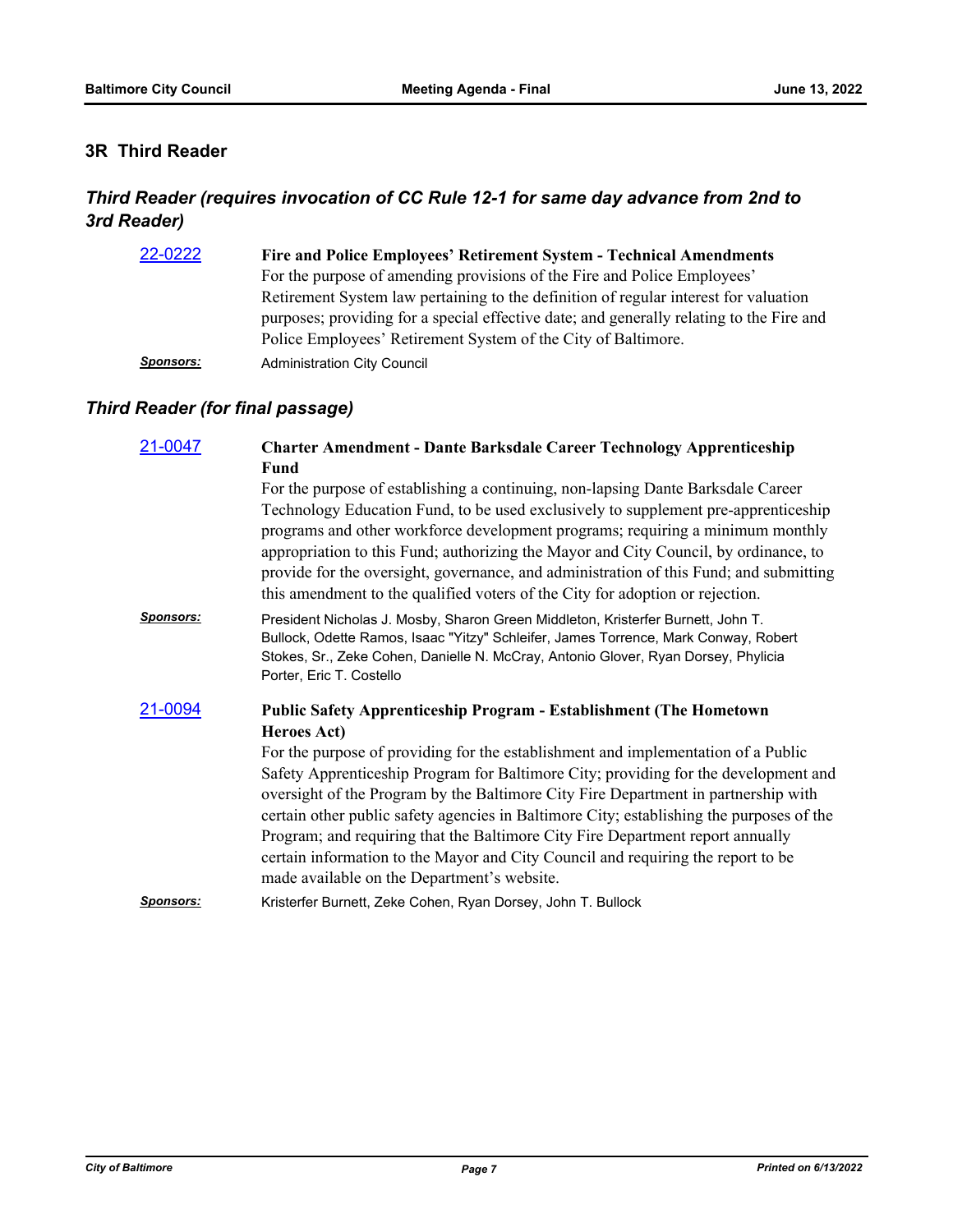| 22-0191          |                                                                                                                                                                                                                                                                                                                                                                                                                                                |
|------------------|------------------------------------------------------------------------------------------------------------------------------------------------------------------------------------------------------------------------------------------------------------------------------------------------------------------------------------------------------------------------------------------------------------------------------------------------|
|                  | Homeless Shelters and Transitional Housing Units - Human Trafficking                                                                                                                                                                                                                                                                                                                                                                           |
|                  | <b>Notice Requirements</b>                                                                                                                                                                                                                                                                                                                                                                                                                     |
|                  | For the purpose of requiring homeless shelters and transitional housing units within the<br>City of Baltimore to place a notice regarding a certain human trafficking prevention<br>hotline in certain locations; providing that the required human trafficking notices may<br>be obtained from the United States Department of Homeland Security's Blue<br>Campaign website; providing for certain penalties; and generally relating to human |
|                  | trafficking notice requirements for homeless shelters and transitional housing units.                                                                                                                                                                                                                                                                                                                                                          |
| <b>Sponsors:</b> | Kristerfer Burnett, Sharon Green Middleton, Phylicia Porter, John T. Bullock                                                                                                                                                                                                                                                                                                                                                                   |
| <u>22-0193</u>   | <b>Real Property Tax Credit for Energy Conservation Devices</b>                                                                                                                                                                                                                                                                                                                                                                                |
|                  | For the purpose of granting a tax credit against the City real property tax imposed on<br>a dwelling that uses a solar energy device or geothermal energy device; imposing<br>certain qualifications for credit eligibility; providing for the amount and the<br>administration of the credit; creating an annual limit on the amount of credits granted;<br>requiring an annual report regarding the credit; and defining certain terms.      |
| <b>Sponsors:</b> | John T. Bullock, Mark Conway, Isaac "Yitzy" Schleifer, Antonio Glover, Odette Ramos,<br>Kristerfer Burnett, James Torrence, Zeke Cohen, Danielle N. McCray, Sharon Green<br>Middleton, Ryan Dorsey                                                                                                                                                                                                                                             |
| 22-0209          | <b>Sale of Property - 620 North Caroline Street</b>                                                                                                                                                                                                                                                                                                                                                                                            |
|                  | For the purpose of authorizing the Mayor and City Council of Baltimore to sell, at                                                                                                                                                                                                                                                                                                                                                             |
|                  | either public or private sale, all its interest in certain property that is located at 620                                                                                                                                                                                                                                                                                                                                                     |
|                  | North Caroline Street (Block 1280, Lot 003) and is no longer needed for public use;<br>and providing for a special effective date.                                                                                                                                                                                                                                                                                                             |
| <b>Sponsors:</b> | Robert Stokes, Sr.                                                                                                                                                                                                                                                                                                                                                                                                                             |
|                  |                                                                                                                                                                                                                                                                                                                                                                                                                                                |

#### **Clearing of the Bill Status**

#### *Ordinances:*

21-0035, 21-0043, 21-0068, 21-0069, 21-0070, 21-0110, 21-0114, 21-0158, 21-0163, 21-0172, 21-0174, 21-0175, 21-0176, 21-0177, 21-0178

#### *Resolutions:*

21-0004R, 21-0005R, 21-0011R, 21-0027R, 21-0035R, 21-0046R, 21-0055R, 21-0080R, 21-0081R

### **Committee Announcements**

#### **Announcements**

# **THE NEXT MEETING OF THE CITY COUNCIL WILL BE HELD ON TUESDAY, JUNE 21, 2022 AT 5:00 P.M.**